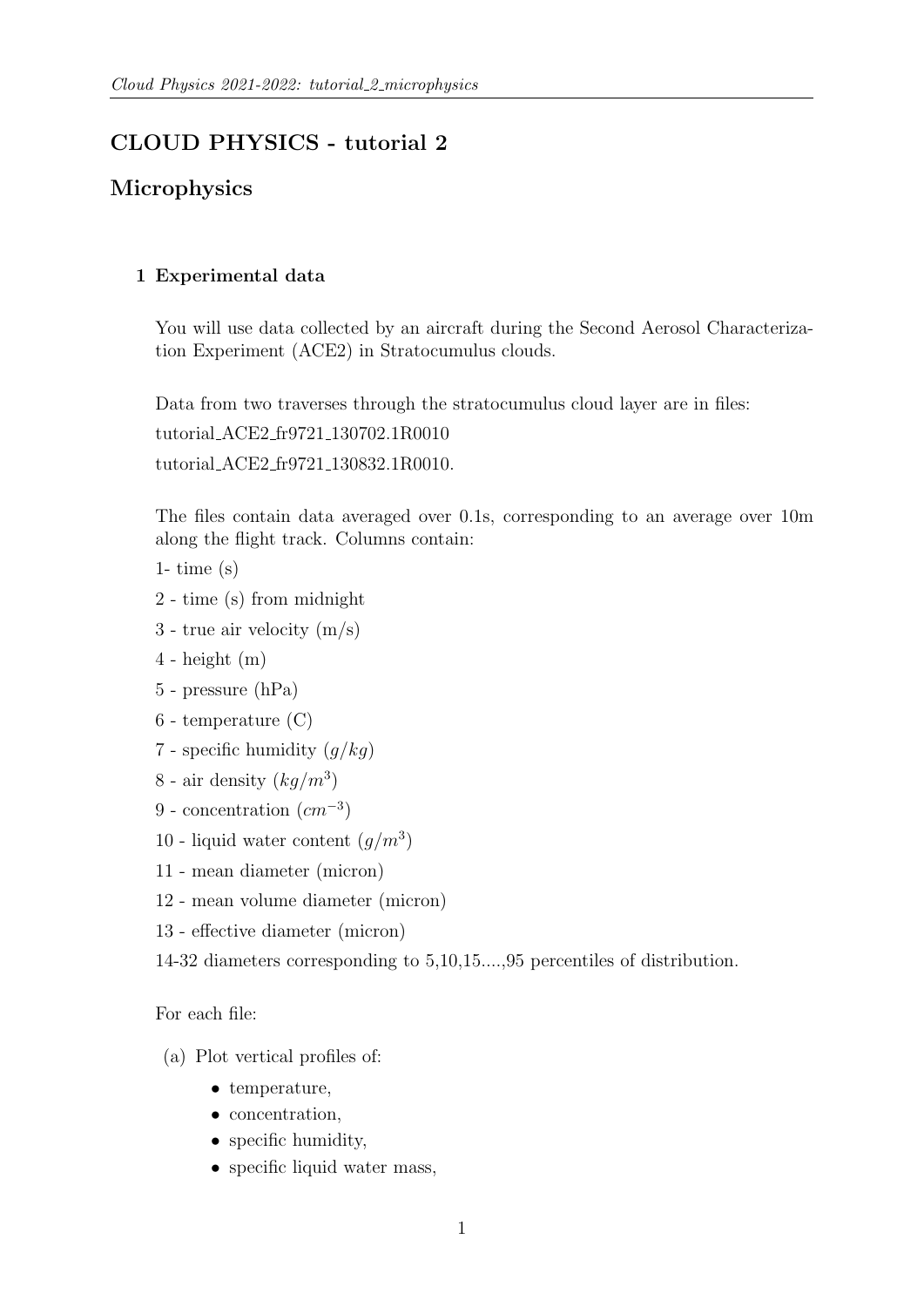- specific total water content,
- mean volume diameter,
- 5th and 95th percentile of the distribution,
- width of the droplet size distribution (difference between 95th and 5th percentile of the droplet size distribution),
- potential temperature,
- liquid water potential temperature
- saturated equivalent potential temperature.
- (b) Calculate the condensation rate and show that the specific mass of liquid water can be approximated by a linear relationship:  $q_l(z) = c_q(T_{close}, p_{close})(z$  $z_{clbase}$ ), where  $c_q(T, p) = \frac{c_{pd}}{L_v} \Gamma_d(1 - \gamma')$ .
- (c) Show the relationship between mean diameter, mean volume diameter and effective diameter.
- (d) Discuss all the results.

### 2 Liquid Water Path (LWP)

The Liquid Water Path is defined as:

$$
LWP = \int_{z_{cl,base}}^{z_{cl,top}} LWC dz.
$$

Assume we have a shallow stratocumulus cloud that develop according to the moist adiabatic process. For such a cloud  $LWC(z) = c_w(T_0, p_0)h$ , where  $h = z - z_{cl, base}$  is the height above the cloud base (see tutorial 1: LWC).

Calculate LWP for clouds which cloud base pressure is:  $900, 800hPa$  and the cloud base temperature varies between 0 to  $20^0C$ . Show how the LWP varies for different cloud depths (shallow enough to obey the linear relationship:  $LWC(h)$  =  $c_w(T_0, p_0)h$ ; see tutorial 1 LWC).

### 3 Optical thickness

Optical thickness is defined as:

$$
\tau = \pi Q_{ext} \int_{z_{cl,base}}^{z_{cl,top}} N r_s^2 dz,
$$

where  $Q_{ext}$  is the extinction coefficient, that depends on the size parameter  $x =$  $2\pi r/\lambda$  (r - particle size,  $\lambda$  - wavelength). In the case of clouds we can assume that  $Q_{ext} = 2.$ 

Assume we have a shallow stratocumulus cloud that forms in the moist adiabatic process. Cloud droplet number concentration N is constant. Let's define a parameter k that depends upon the droplet spectral shape,  $k = r_v^3/r_e^3$ . This parameter is approximately 0.67 for continental clouds and 0.8 for marine clouds.